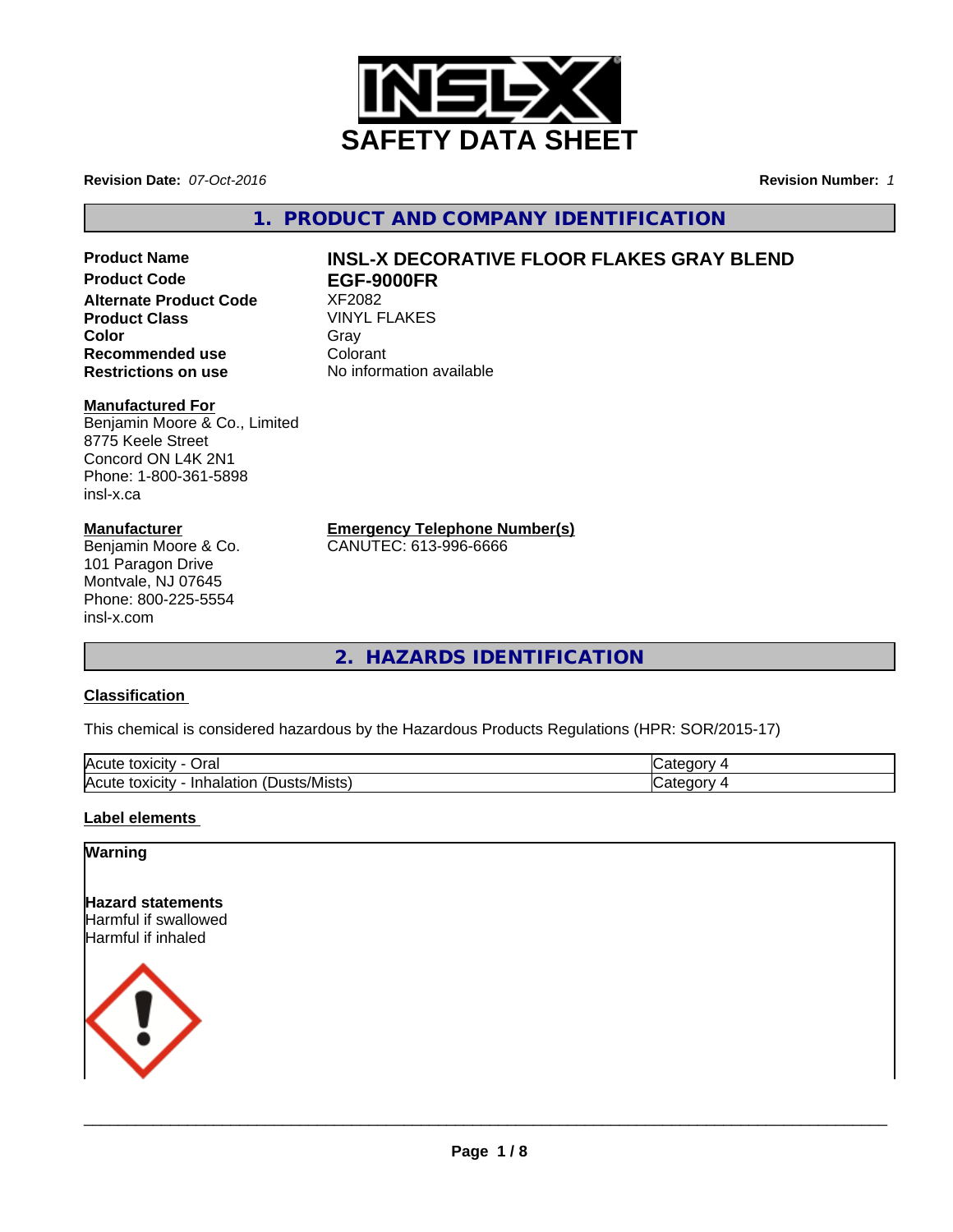**Appearance** gray flakes **Odor** *Odor**Collection* **Contract and Collection Collection Contract and Collection Contract and Contract and Collection Contract and Collection Contract and Collection Contract and Collection Co** 

#### **Precautionary Statements - Prevention**

Wash face, hands and any exposed skin thoroughly after handling Do not eat, drink or smoke when using this product Avoid breathing dust/fume/mist/vapors/spray Use only outdoors or in a well-ventilated area

#### **Inhalation**

If inhaled remove victim to fresh air and keep at rest in a position comfortable for breathing Call a POISON CENTER or physician if you feel unwell **Ingestion**

If swallowed call a POISON CENTER or physician if you feel unwell Rinse mouth

#### **Precautionary Statements - Disposal**

Dispose of contents/container to an approved waste disposal plant

#### **Other information**

No information available

# **3. COMPOSITION INFORMATION ON COMPONENTS**

| .<br>Chem<br>∘mical Name    | ົAS-No                                        | Weiaht<br>$\mathbf{0}$<br>% (max) |
|-----------------------------|-----------------------------------------------|-----------------------------------|
| sulfate<br><b>Barium</b>    | $\sqrt{2}$<br>-<br>7707<br>$\sim$<br>$-$<br>∸ | 0.001<br>$\sim$<br>איטטי<br>бΟ    |
| $- -$<br>dioxide<br>itanium | -<br>$\sim$<br>13463<br>n-n.<br>. .           | 70/<br>7٥                         |

| No hazards which require special first aid measures.                                               |
|----------------------------------------------------------------------------------------------------|
| Rinse thoroughly with plenty of water for at least 15<br>minutes and consult a physician.          |
| Wash off immediately with soap and plenty of water<br>removing all contaminated clothes and shoes. |
| Move to fresh air. If symptoms persist, call a physician.                                          |
| Clean mouth with water and afterwards drink plenty of<br>water. Consult a physician if necessary.  |
| None known.                                                                                        |
| Treat symptomatically.                                                                             |
|                                                                                                    |

**5. FIRE-FIGHTING MEASURES**

**Suitable Extinguishing Media** Media Use extinguishing measures that are appropriate to local circumstances and the surrounding environment.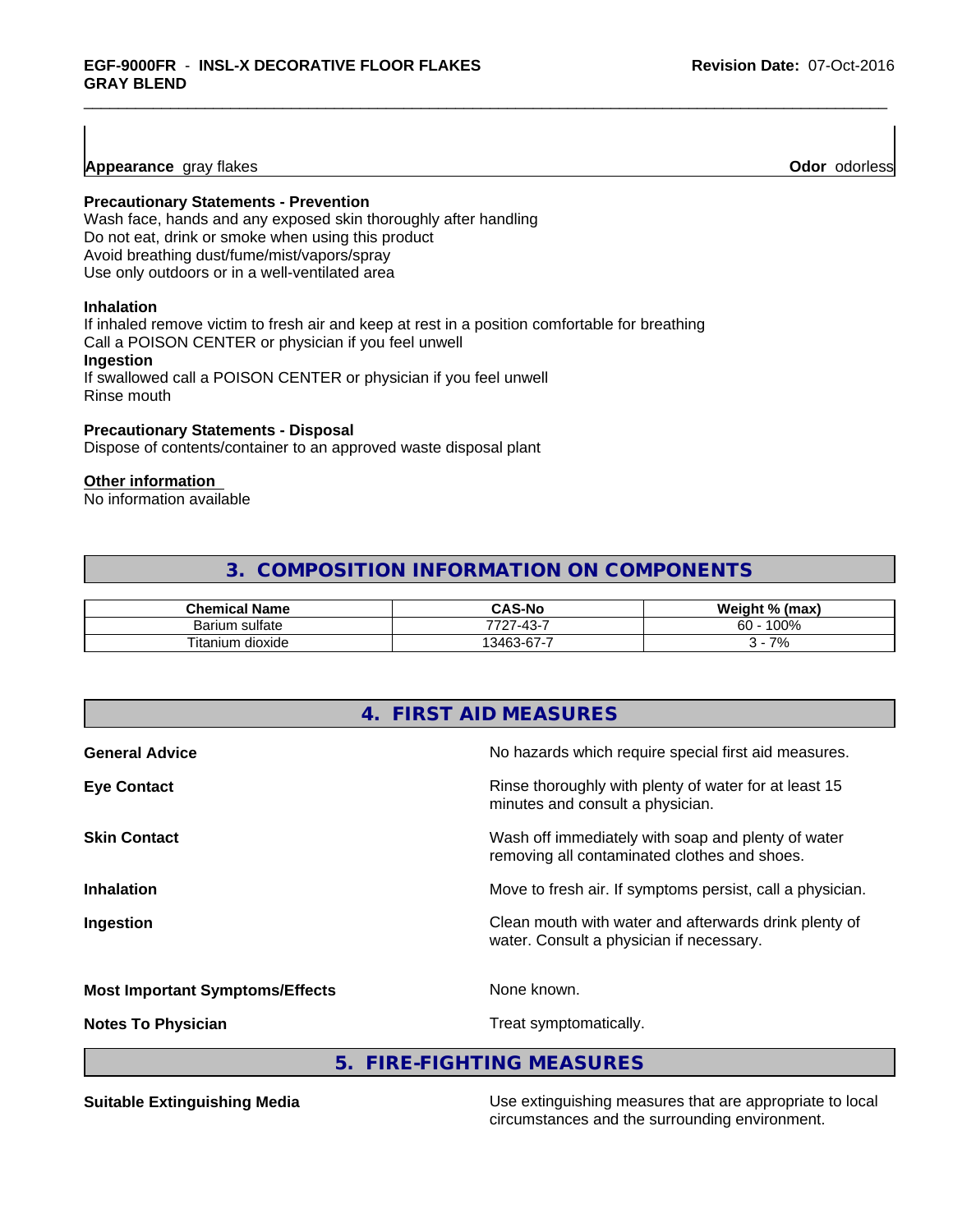| <b>Protective Equipment And Precautions For</b><br><b>Firefighters</b>                                                                                                                            | As in any fire, wear self-contained breathing apparatus<br>pressure-demand, MSHA/NIOSH (approved or equivalent)<br>and full protective gear. |  |  |
|---------------------------------------------------------------------------------------------------------------------------------------------------------------------------------------------------|----------------------------------------------------------------------------------------------------------------------------------------------|--|--|
| <b>Specific Hazards Arising From The Chemical</b>                                                                                                                                                 | No information available.                                                                                                                    |  |  |
| <b>Sensitivity To Mechanical Impact</b>                                                                                                                                                           | No.                                                                                                                                          |  |  |
| <b>Sensitivity To Static Discharge</b>                                                                                                                                                            | No.                                                                                                                                          |  |  |
| <b>Flash Point Data</b><br>Flash Point (°F)<br>Flash Point (°C)<br><b>Flash Point Method</b><br><b>Flammability Limits In Air</b><br><b>Lower Explosion Limit</b><br><b>Upper Explosion Limit</b> | Not applicable<br>Not applicable<br>Not applicable<br>Not applicable<br>Not applicable                                                       |  |  |
| Health: 1<br>Flammability: 0<br><b>NFPA</b>                                                                                                                                                       | <b>Instability: 0</b><br><b>Special: Not Applicable</b>                                                                                      |  |  |
| <b>NFPA Legend</b><br>0 - Not Hazardous<br>1 - Slightly                                                                                                                                           |                                                                                                                                              |  |  |

- 2 Moderate
- 3 High
- 4 Severe

*The ratings assigned are only suggested ratings, the contractor/employer has ultimate responsibilities for NFPA ratings where this system is used.*

*Additional information regarding the NFPA rating system is available from the National Fire Protection Agency (NFPA) at www.nfpa.org.*

#### **6. ACCIDENTAL RELEASE MEASURES**

| <b>Personal Precautions</b>      | Avoid contact with skin, eyes and clothing. Ensure<br>adequate ventilation.                                                 |
|----------------------------------|-----------------------------------------------------------------------------------------------------------------------------|
| <b>Other Information</b>         | Ventilate the area.                                                                                                         |
| <b>Environmental Precautions</b> | See Section 12 for additional Ecological Information.                                                                       |
| <b>Methods For Clean-Up</b>      | Pick up and transfer to properly labeled containers.                                                                        |
|                                  | 7. HANDLING AND STORAGE                                                                                                     |
| <b>Handling</b>                  | Avoid contact with skin, eyes and clothing. Avoid breathing<br>vapors, spray mists or sanding dust. In case of insufficient |

**Storage** Keep container tightly closed. Keep out of the reach of

**Incompatible Materials Incompatible Materials No information available** 

ventilation, wear suitable respiratory equipment.

**8. EXPOSURE CONTROLS / PERSONAL PROTECTION**

children.

**Exposure Limits**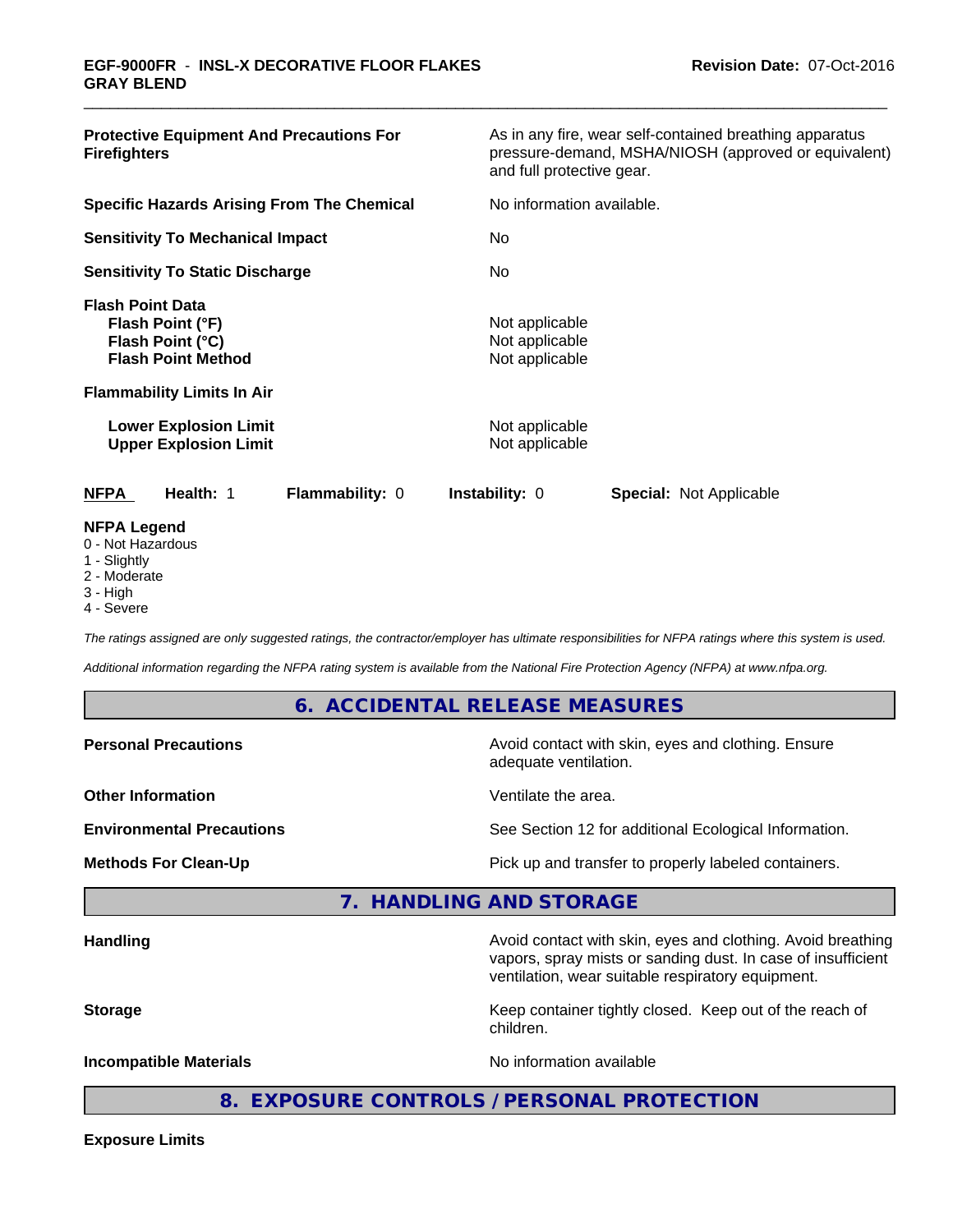*No exposure limits have been established for this product.*

| <b>Chemical Name</b> | <b>ACGIH</b>             | Alberta                    | British Columbia                                       | Ontario           | Quebec                                             |
|----------------------|--------------------------|----------------------------|--------------------------------------------------------|-------------------|----------------------------------------------------|
| Barium sulfate       | $5 \text{ mg/m}^3$ - TWA | 10 mg/m <sup>3</sup> - TWA | 10 mg/m <sup>3</sup> - TWA<br>$3 \text{ ma/m}^3$ - TWA | 10 mg/m $3$ - TWA | 10 mg/m $3$ - TWAEV<br>5 mg/m <sup>3</sup> - TWAEV |
| Titanium dioxide     | 10 mg/m $3$ - TWA        | 10 mg/m $3$ - TWA          | 10 mg/m $3$ - TWA<br>$3 \text{ ma/m}^3$ - TWA          | 10 mg/m $3$ - TWA | 10 mg/m $3$ - TWAEV                                |

#### **Legend**

ACGIH - American Conference of Governmental Industrial Hygienists Alberta - Alberta Occupational Exposure Limits

British Columbia - British Columbia Occupational Exposure Limits

Ontario - Ontario Occupational Exposure Limits

Quebec - Quebec Occupational Exposure Limits

N/E - Not established

# **Personal Protective Equipment**<br> **Eye/Face Protection**

**Engineering Measures Ensure adequate ventilation, especially in confined areas.** 

Safety glasses with side-shields. **Skin Protection Protection Protective gloves and impervious clothing. Respiratory Protection In case of insufficient ventilation wear suitable respiratory** equipment.

**Hygiene Measures Avoid contact with skin, eyes and clothing. Remove and Avoid contact with skin, eyes and clothing. Remove and Avoid contact with skin, eyes and clothing. Remove and** wash contaminated clothing before re-use. Wash thoroughly after handling.

## **9. PHYSICAL AND CHEMICAL PROPERTIES**

**Appearance** gray flakes **Odor** odorless **Odor Threshold** No information available **Density (lbs/gal)** 29.00 - 31.00 **Specific Gravity** 3.47 - 3.72 **pH pH**  $\blacksquare$ **Viscosity (cps)** No information available **Solubility No information available No information available Water Solubility No information available No information available Evaporation Rate No information available No information available Vapor Pressure** No information available **Vapor Density No information available No** information available **Wt. % Solids** 100 **Vol. % Solids** 100 Wt. % Volatiles 0 **Vol. % Volatiles** 0 **VOC** Regulatory Limit (g/L) Not applicable **Boiling Point (°F)** No information available **Boiling Point (°C)** No information available **Freezing Point (°F)** No information available **Freezing Point (°C)** The state of the Mondo No information available **Flash Point (°F)** Not applicable **Flash Point (°C)** Not applicable **Flash Point Method** Not applicable **Flammability (solid, gas)** Not applicable **Upper Explosion Limit** Not applicable **Lower Explosion Limit Contract Accord Accord Accord Accord Accord Accord Accord Accord Accord Accord Accord Accord Accord Accord Accord Accord Accord Accord Accord Accord Accord Accord Accord Accord Accord Accord Accord Autoignition Temperature (°F)** No information available **Autoignition Temperature (°C)** No information available **Decomposition Temperature (°F)** No information available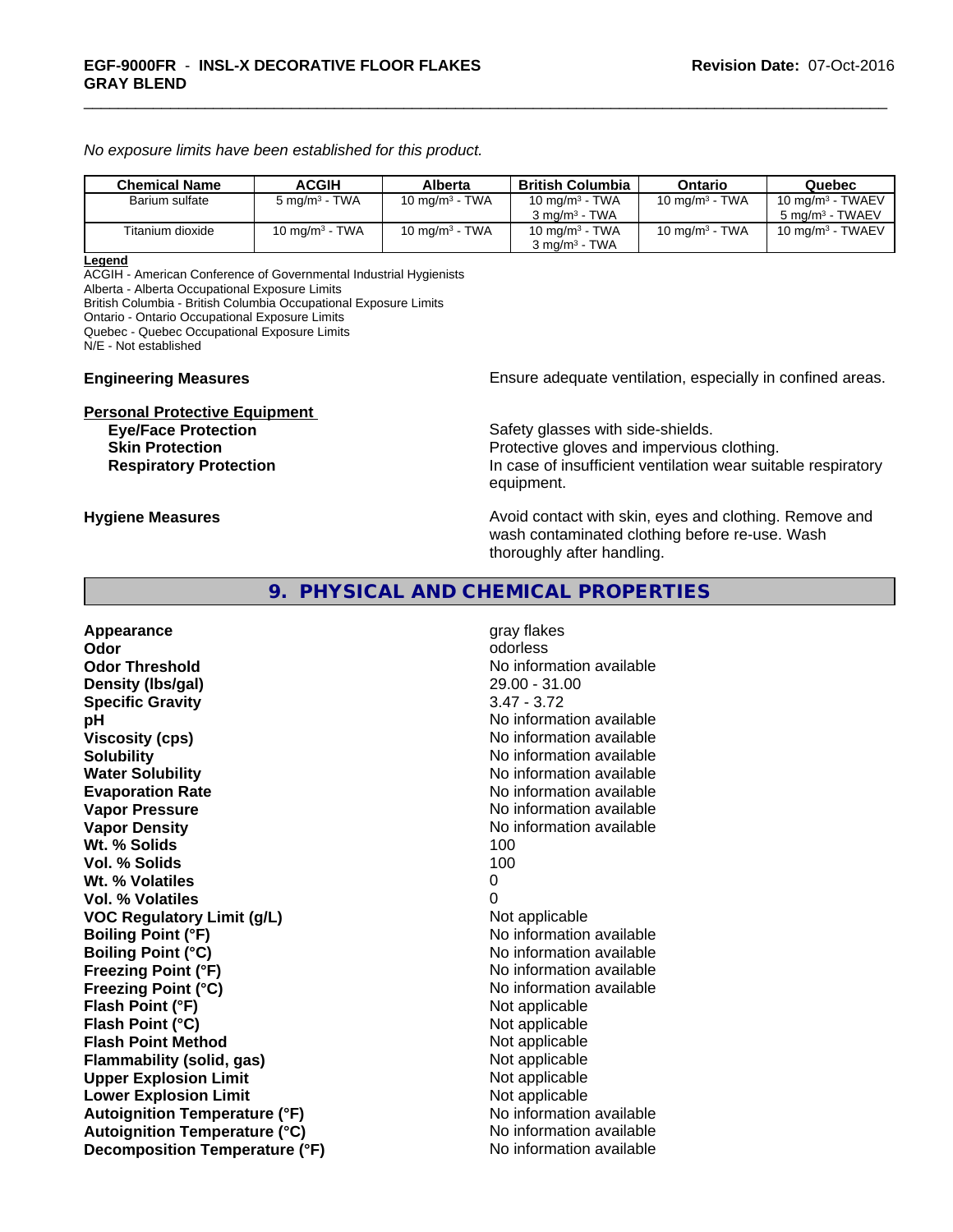**Decomposition Temperature (°C)**<br> **Partition Coefficient (n-octanol/water)** No information available **Partition Coefficient (n-octanol/water)** 

# **10. STABILITY AND REACTIVITY**

| <b>Reactivity</b>                         | Not Applicable                           |
|-------------------------------------------|------------------------------------------|
| <b>Chemical Stability</b>                 | Stable under normal conditions.          |
| <b>Conditions To Avoid</b>                | No information available.                |
| <b>Incompatible Materials</b>             | No materials to be especially mentioned. |
| <b>Hazardous Decomposition Products</b>   | None under normal use.                   |
| <b>Possibility Of Hazardous Reactions</b> | None under normal conditions of use.     |

# **11. TOXICOLOGICAL INFORMATION**

#### **Product Information Information on likely routes of exposure**

**Acute Toxicity Product Information** 

**Principal Routes of Exposure Exposure** Eye contact, skin contact and inhalation.

**Information on toxicological effects**

**Symptoms** No information available

#### **Delayed and immediate effects as well as chronic effects from short and long-term exposure**

**Eye contact Execution Skin contact** May cause slight irritation<br> **Skin contact** Contact Contact Contact Contact Contact Contact Contact Contact Contact Contact Contact Contact Conta

**Sensitization:** No information available. **Neurological Effects** Noinformation available. **Mutagenic Effects Mutagenic Effects No information available. Reproductive Effects No information available. Developmental Effects No information available.**<br> **Paraet Organ Effects No information available. Target Organ Effects**<br> **STOT - single exposure**<br>
STOT - single exposure<br>
No information available. **STOT** - single exposure **STOT** - **repeated exposure** *CON* **Other adverse effects** No information available. **Aspiration Hazard Aspiration Hazard No information available.** 

Substance may cause slight skin irritation. Prolonged or repeated contact may dry skin and cause irritation. **Inhalation** May cause irritation of respiratory tract. **Ingestion Ingestion Ingestion may cause gastrointestinal irritation, nausea,** vomiting and diarrhea.

**Numerical measures of toxicity**

**The following values are calculated based on chapter 3.1 of the GHS document**

| <b>ATEmix (oral)</b>                 | 627 mg/kg  |
|--------------------------------------|------------|
| <b>ATEmix (inhalation-dust/mist)</b> | 1.9 $mg/L$ |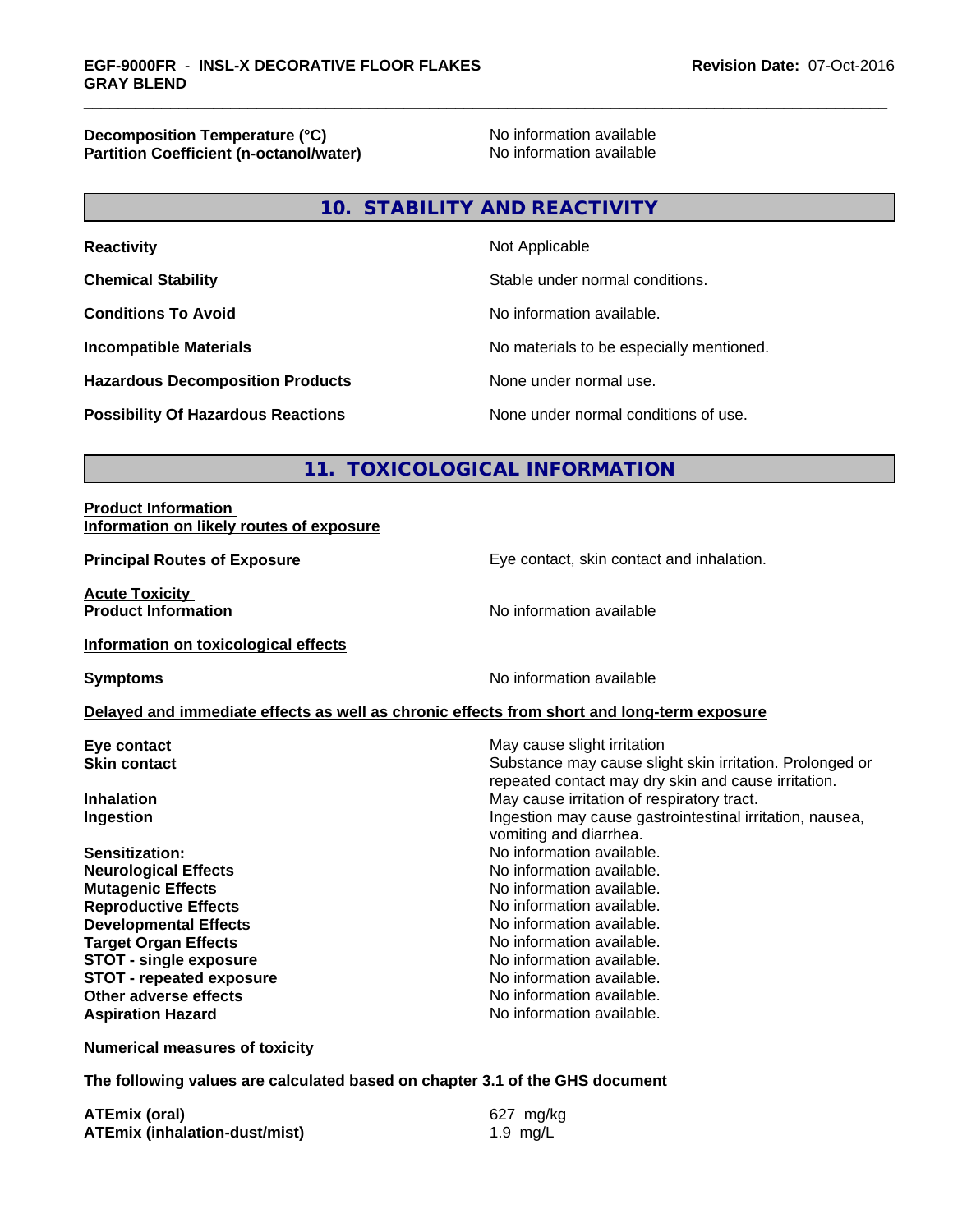#### **Component**

Barium sulfate LD50 Oral: > 5,000 g/kg (Rat) vendor data Titanium dioxide LD50 Oral: > 10000 mg/kg (Rat)

#### **Chronic Toxicity**

#### **Carcinogenicity**

*The information below indicateswhether each agency has listed any ingredient as a carcinogen:.*

| <b>Chemical Name</b> | <b>IARC</b>                     | <b>NTP</b> |
|----------------------|---------------------------------|------------|
|                      | 2Β<br>Possible Human Carcinogen |            |
| dioxide<br>Fitanium  |                                 |            |

• Although IARC has classified titanium dioxide as possibly carcinogenic to humans (2B), their summary concludes: "No significant exposure to titanium dioxide is thought to occur during the use of products in which titanium dioxide is bound to other materials, such as paint."

#### **Legend**

IARC - International Agency for Research on Cancer NTP - National Toxicity Program OSHA - Occupational Safety & Health Administration

**12. ECOLOGICAL INFORMATION**

#### **Ecotoxicity Effects**

The environmental impact of this product has not been fully investigated.

#### **Product Information**

#### **Acute Toxicity to Fish**

No information available

#### **Acute Toxicity to Aquatic Invertebrates**

No information available

#### **Acute Toxicity to Aquatic Plants**

No information available

#### **Persistence / Degradability**

No information available.

#### **Bioaccumulation / Accumulation**

No information available.

#### **Mobility in Environmental Media**

No information available.

#### **Ozone**

No information available

#### **Component**

**Acute Toxicity to Fish**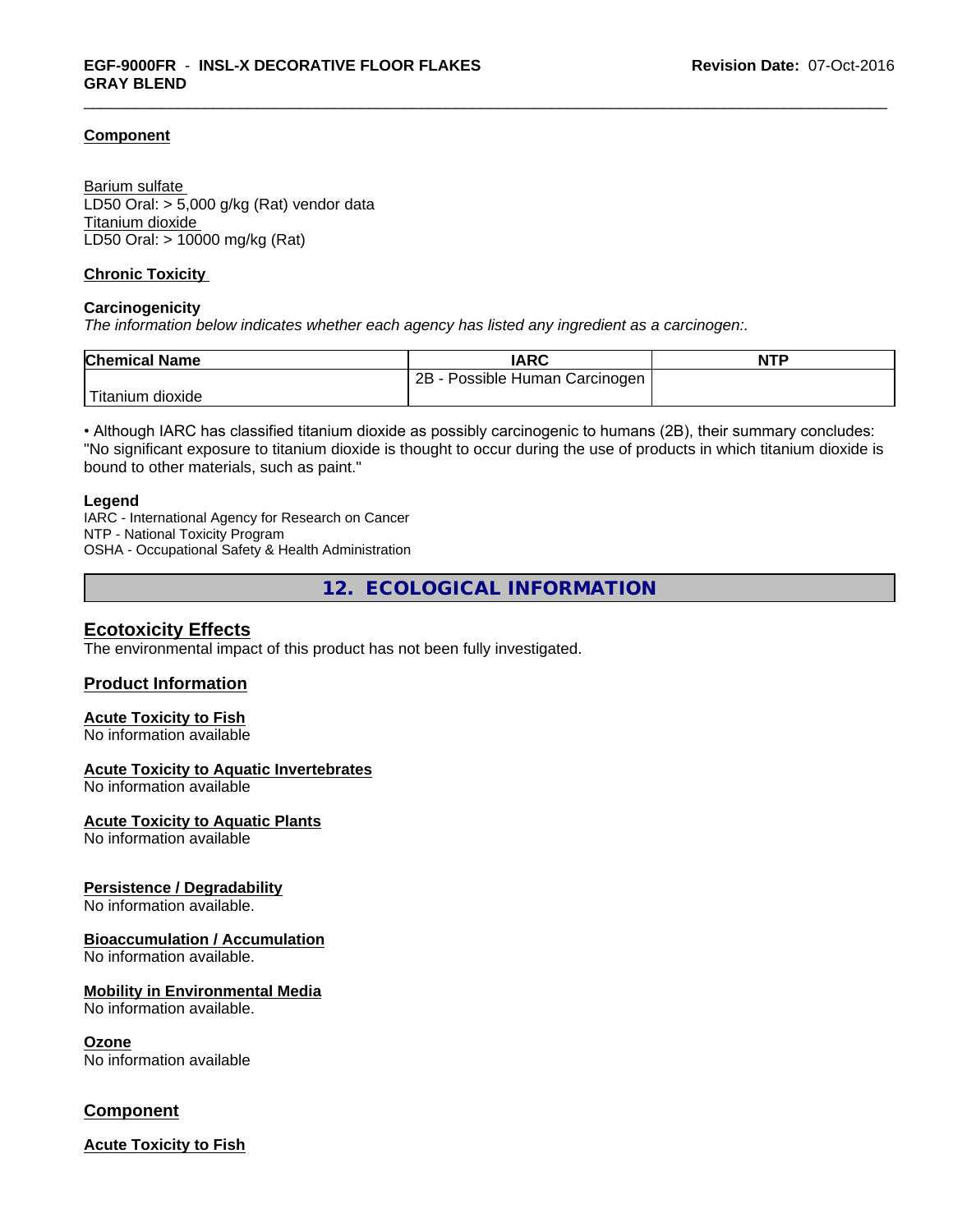# Titanium dioxide

 $LC50:$  > 1000 mg/L (Fathead Minnow - 96 hr.)

#### **Acute Toxicity to Aquatic Invertebrates**

No information available

#### **Acute Toxicity to Aquatic Plants**

No information available

# **13. DISPOSAL CONSIDERATIONS**

**Waste Disposal Method Dispose of in accordance with federal, state, provincial,** and local regulations. Local requirements may vary, consult your sanitation department or state-designated environmental protection agency for more disposal options.

# **14. TRANSPORT INFORMATION**

**TDG** Not regulated

**ICAO / IATA** Not regulated

**IMDG / IMO** Not regulated

# **15. REGULATORY INFORMATION**

# **International Inventories**

| <b>TSCA: United States</b> | Yes - All components are listed or exempt. |
|----------------------------|--------------------------------------------|
| <b>DSL: Canada</b>         | Yes - All components are listed or exempt. |

# **National Pollutant Release Inventory (NPRI)**

#### **NPRI Parts 1- 4**

This product contains the following Parts 1-4 NPRI chemicals:

*None*

**NPRI Part 5** This product contains the following NPRI Part 5 Chemicals:

*None*

#### **WHMIS Regulatory Status**

This product has been classified in accordance with the hazard criteria of the Hazardous Products Regulations (HPR) and the SDS contains all the information required by the HPR.